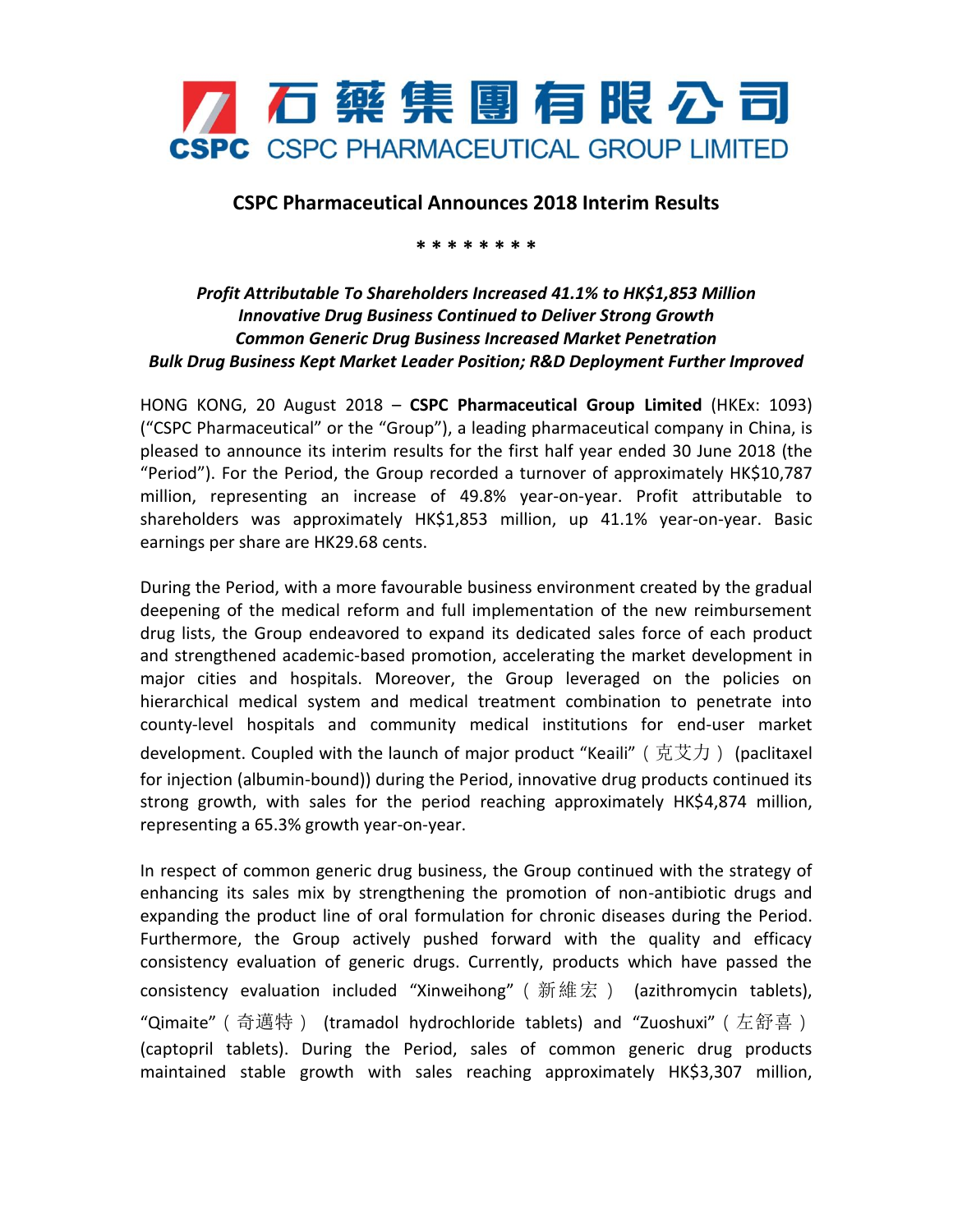representing a 42.3% growth year-on-year.

As to bulk drug business, overcapacity in the vitamin C market still lingered during the Period. Nevertheless, due to the increased market uncertainty created by the continued tightening of national environmental policies, product prices still maintained at a relatively high level. The overall market of antibiotics and caffeine maintained a balance with stable product prices.

In terms of research and development, the Group continued to increase its investment in the development of new products during the Period. Currently there are more than 200 new products in the pipeline, primarily focusing on the therapeutic areas of cardiocerebrovascular diseases, metabolic diseases (such as diabetes), oncology, psychiatry and neurology, as well as anti-infection. Among these product candidates, there are 25 in the areas of new target macromolecule biologics, cell-based immunotherapy and stem cell therapy; 30 new small molecule drugs and 55 Class 3 new drugs (classified as Class 3 or 4 under the new system).

Currently, there are 9 and 3 small molecule new drugs under clinical trials in China and the United States, respectively; 5 new macromolecule drugs (including "Combo of PD-1 monoclonal antibody and albumin-bound paclitaxel" and 2 bispecific antibodies) under clinical trials in China; and 5 new preparations (including "Mitoxantrone liposome for injection" and "Amphotericin B cholesterol sulfate complex for injection") under clinical trial as well.

In addition, 24 drugs are currently pending production approval, including "Dronedarone hydrochloride tablets", "Bortezomib for injection", "Clopidogrel hydrogen sulfate tablets" and "Metformin hydrochloride extended-release tablets"; 15 early-to-market generic drugs under bioequivalence tests; And 6 drugs currently pending U.S. ANDA approval. Moreover, "Mitoxantrone hydrochloride liposome injection", antibody-drug conjugate (ADC) drug "DP303c" and "Butylphthalide soft capsules" (indication: ALS) have been granted the orphan drug designation in the U.S..

During the Period, the Group has been increasing its investment in strengthening the pipeline of biologics. Apart from investment in in-house research and development, the Group has also been proactively seeking for external cooperation and acquisition opportunities. The future acquisition efforts will mainly focus on drugs of new small or macromolecules which are close to product approval and launch so as to supplement the pipeline of product launch in the next few years and leverage the Group's strong marketing and market development capabilities to achieve rapid growth of new products.